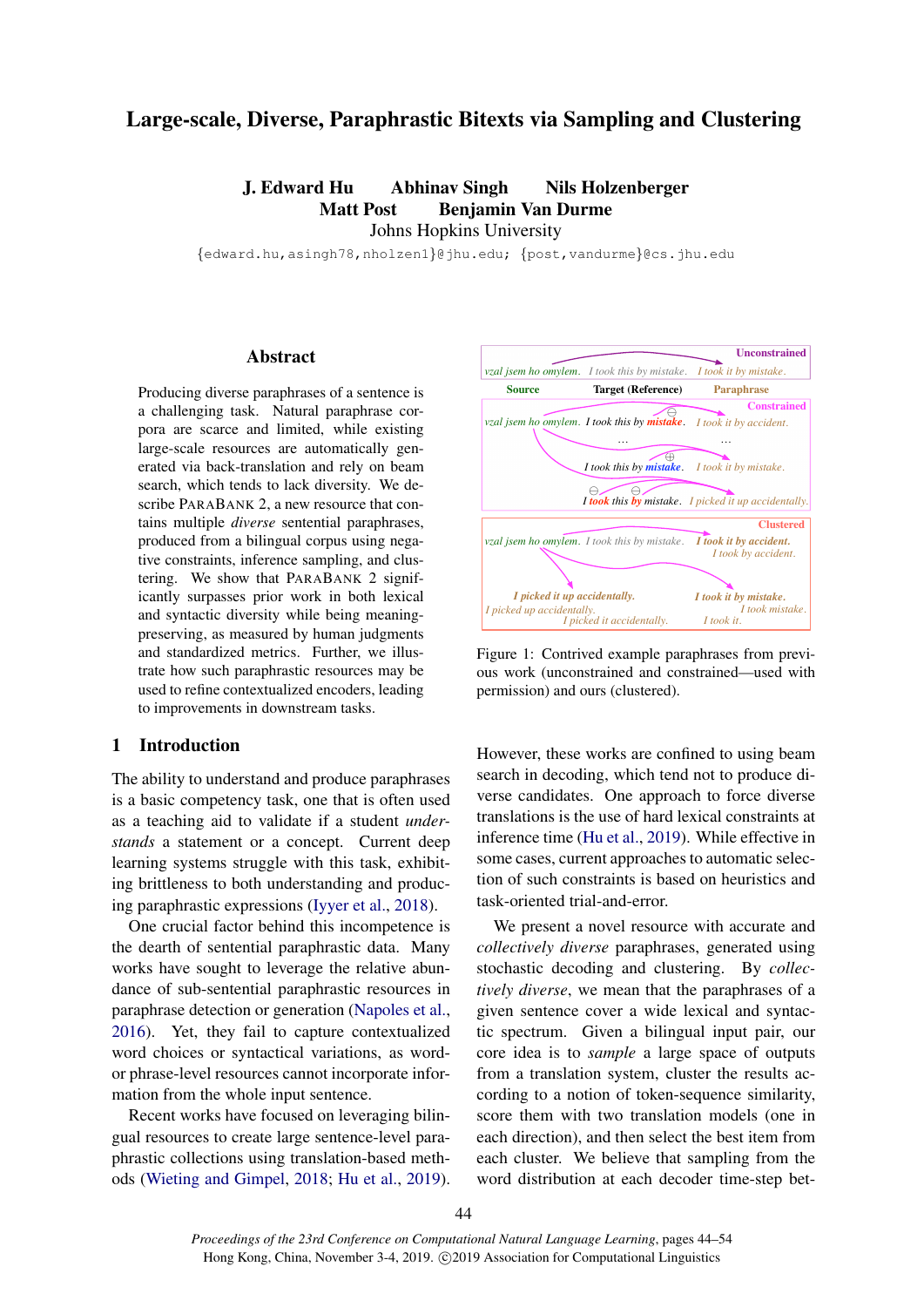ter preserves the decoder's level of uncertainty, which is intrinsic to the goals of paraphrasing. We also sample *ancillary* lexical constraints to discourage, instead of explicitly prohibiting [\(Hu](#page-9-2) [et al.,](#page-9-2) [2019\)](#page-9-2), certain words from being used by the decoder. While our experiment produces a largescale English resource, our approach is dependent only on the availability of large bitexts and so is language-agnostic. We chose to build an English resource from CzEng to enable a direct comparison with [Wieting and Gimpel](#page-10-0) [\(2018\)](#page-10-0) and [Hu et al.](#page-9-2) [\(2019\)](#page-9-2).

Our contributions include:

- A large, high quality paraphrase collection $<sup>1</sup>$  $<sup>1</sup>$  $<sup>1</sup>$ </sup> with up to 5 paraphrases per reference, close to 100 million pairs in total, which are more diverse than prior work in two distinct ways, as measured by standardized metrics;
- An evaluation of semantic similarity, lexical and syntactic diversity, compared against prior works, along with results on Sentence Textual Similarity (STS) Benchmark;
- Experiments on how our resource can be leveraged to improve performance on a set of language tasks.

# 2 Paraphrase generation pipeline

Prior works in constructing sentential paraphrastic resources have worked from large collections of bitext, producing translations of the foreign language sentence which, when paired with the target-language reference, constitute a set of paraphrases. Working from the very large CzEng parallel corpus, [Wieting and Gimpel](#page-10-0) [\(2018\)](#page-10-0) produced a single paraphrase for each English sentence by translating from the Czech source. [Hu et al.](#page-9-2) [\(2019\)](#page-9-2) expanded on this by translating the Czech sentence several times, using positive or negative constraints obtained from the English reference.

In terms of producing diverse paraphrases, both approaches are limited because they rely on beam search. There are potentially billions of paraphrases of a sentence [\(Dreyer and Marcu,](#page-8-0) [2012\)](#page-8-0), yet beam search with recurrent models can only search a constant subset of them (in the beam size). There are techniques for producing more diverse paraphrases, such as the use of positive and negative constraints [\(Hu et al.,](#page-9-2) [2019\)](#page-9-2) or syntactic

fragments [\(Iyyer et al.,](#page-9-0) [2018\)](#page-9-0), but these require the user to manually specify them, which can be cumbersome and unreliable.

We follow these prior works in working with the CzEng, a Czech–English dataset [\(Bojar et al.,](#page-8-1) [2016b\)](#page-8-1), due to its size, diverse domain coverage, and rich syntactic variations [\(Wieting and Gim](#page-10-0)[pel,](#page-10-0) [2018\)](#page-10-0), and to allow for a direct comparison in methodologies. However, we propose a new approach to paraphrase generation designed to increase paraphrastic diversity, using a multi-step process: the first part of the pipeline generates a large number of candidate paraphrases through a random process, and the second part whittles them down to a much shorter list. For each {source, target} input pair, we run the following pipeline:

- 1. *Constrained sampling*. We sample translations using a source→target translation model with lexical constraints. We obtain negative constraints by randomly selecting a set of tokens from the "source", so that they are not allowed to appear in the translations. Then, we decode each translation by sampling from only the top- $k$  most probable tokens at each time step, after excluding constrained tokens (§[2.1\)](#page-1-1).
- 2. *Dual scoring*. The set of samples is then scored against the original source input using a target→source translation model. The scores from the forward and backward models are summed (§[2.2\)](#page-2-0).
- 3. *Clustering*. The samples are then clustered. The best item from each cluster (according to the summed score) is then returned  $(\S2.3)$  $(\S2.3)$ .

# <span id="page-1-1"></span>2.1 Constrained sampling

Sampling is a more effective way to explore model search space than beam search, particularly in auto-regressive models that do not permit dynamic programming. We introduce two means by which we can expand the hypothesis space, and produce a more diverse set of paraphrases, relative to straightforward beam search.

**Top-** $k$  sampling In auto-regressive neural MT, the standard sampling approach would be to choose a word  $w_t$  at each decoder timestep t by sampling from the distribution  $P(w_t | w_{1...t-1})$ . This approach has been found effective over 1 best beam search in generating source sentences in

<span id="page-1-0"></span><sup>&</sup>lt;sup>1</sup>Available at <http://nlp.jhu.edu/parabank2>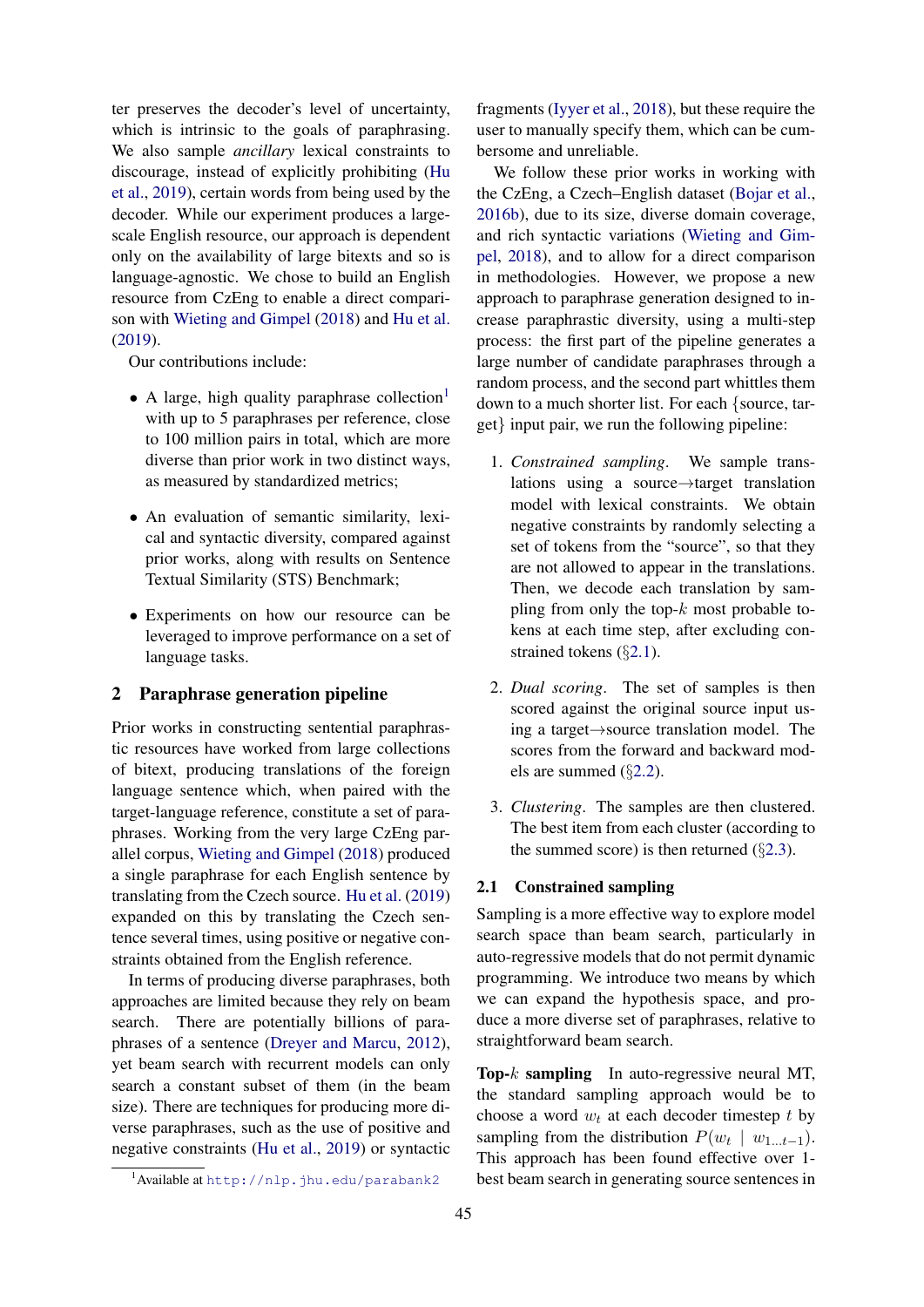back-translation [\(Edunov et al.,](#page-8-2) [2018\)](#page-8-2). However, for paraphrasing, this is not ideal, since words that are not semantically licensed by the source may be selected. Instead, we propose top- $k$  sampling, in which we choose  $w_t$  from the top k most-probable tokens at each time step. This way, we allow the model to sample flexibly, vastly opening up the hypothesis space, without creating a large risk of producing nonsensical translations.

Randomized negative constraints Negative constraints are tokens that are not permitted in the decoder output. They are not formally described in the literature, but an implementation was provided with the associated positive constraints [\(Post and Vilar,](#page-10-1) [2018\)](#page-10-1). Negative constraints can be provided as tokens or phrases; the decoder tracks the progress of generation through each constraint and adds an infinite cost to the final word of any constraints, precluding its selection in both sampling and beam search.

In order to further increase sample diversity when generating the hypotheses  $(\S 2.1)$  $(\S 2.1)$ , we obtain negative constraints from the source by randomly choosing a subset of tokens. We do this independently multiple times for each input sentence. This provides new sets of constraints for the inputs, independent of the decoding.

Note that we use subword regularization [\(Kudo,](#page-9-3) [2018\)](#page-9-3) during training, causing different subword segmentations to be applied to training data types each time they are encountered and helping to build more robust models. We only constrain on the Viterbi segmentation, effectively discouraging negatively constrained words from appearing in the output, instead of prohibiting them, since there are often ways for the model to produce a word by generating a different decomposition.

#### <span id="page-2-0"></span>2.2 Back-translation likelihoods

Some semantic changes during paraphrasing, especially omission, are not well-reflected by the (forward) probability  $p_{generate}$  from the generating model. However, a model running in the other direction can penalize this omission, as found by [Goto and Tanaka](#page-9-4) [\(2017\)](#page-9-4). Thus, we obtain the back-translation probability  $p_{back}$  of each sampled candidate paraphrase, and define the final score for each candidate paraphrase as the joint probability  $p^* = p_{generate} * p_{back}$ , which is the sum of negative log-likelihood.

### <span id="page-2-1"></span>2.3 Edit-distance-based clustering

The above process produces a large set of translations of the source sentence. Many of them will be minor variants of one another, but we expect that there will be a lot of variety in the large pool. The task now is to reduce this pool to a small set of *collectively diverse* paraphrastic candidates.

We address this problem with k-means clustering via Levenshtein (or edit) distance [\(Miller](#page-9-5) [et al.,](#page-9-5) [2009\)](#page-9-5). We compute this on lowercased, segmented candidates, after striping punctuation. Clusters are initialized with the  $k$  furthest candidates measured by edit-distance. We also add the reference sentence as the centroid of an additional cluster and skip the re-centering for that cluster. This improves the chance of the  $k$  clusters congregating candidates different from the reference in different ways. When the clustering has converged, we take the candidate with the best score from each cluster (except for the one with the reference sentence), rank them by score, and take the best  $n$  as the final output.

#### 3 Evaluations

#### 3.1 Data

All of our experiments are based on the CzEng 1.7 corpus, a subset of CzEng 1.6 [\(Bojar et al.,](#page-8-1) [2016b\)](#page-8-1) that has been chosen for higher quality. Based on experience with data quality issues in neural MT [\(Ott et al.,](#page-9-6) [2018;](#page-9-6) [Junczys-Dowmunt,](#page-9-7) [2018\)](#page-9-7), we decided to further clean the corpus. First, we normalize Unicode punctuation, and keep only bilingual pairs whose English side can be encoded with latin-1 and Czech side with latin-2. We then filter the data with dual cross-entropy filtering [\(Junczys-Dowmunt,](#page-9-7) [2018\)](#page-9-7). We use Sockeye [\(Hieber et al.,](#page-9-8) [2017\)](#page-9-8) to train two NMT models, CS–EN and EN-CS, on a relatively clean subset of the data provided for WMT 2018 [\(Bojar](#page-8-3) [et al.,](#page-8-3) [2016a\)](#page-8-3): Europarl, Wiki titles, and news commentary. We use 4 layer Transformer models [\(Vaswani et al.,](#page-10-2) [2017\)](#page-10-2) trained to convergence, with held-out likelihood evaluated on a random 500 sentence subset of the WMT16 and WMT17 news test data. These models are then used to score all the remaining CzEng data after deduplication. We kept all sentences with a model score (negative log-likelihood) of less than 3.5. After applying the above two filters, we keep 19, 723, 003 out of the 57, 065, 358 pairs in CzEng 1.7.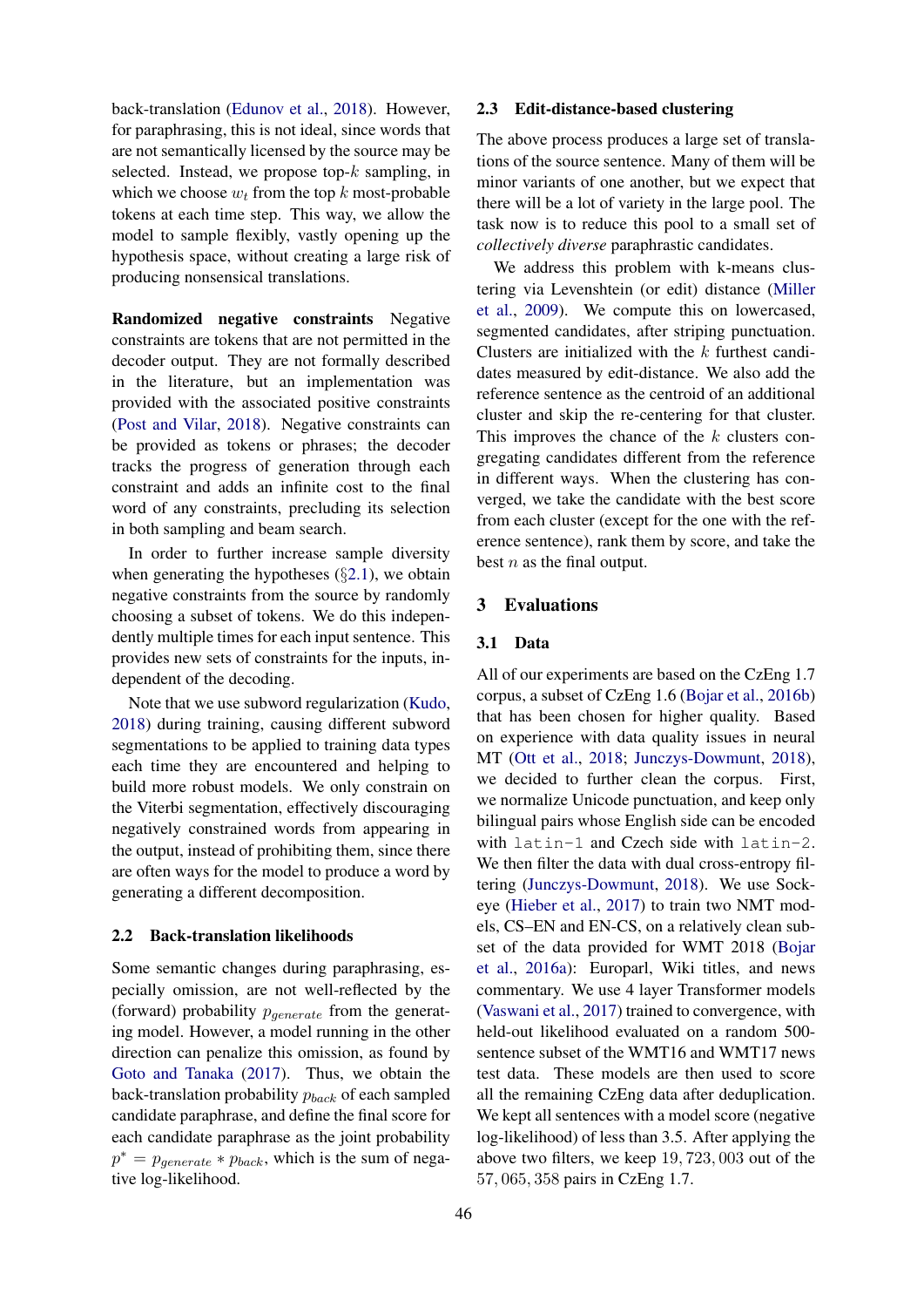### 3.2 Translation models

We train two new translation models on the filtered data, the CS–EN *generation model* (for generating English candidates via sampling) and the EN– CS *scoring model* (for providing backwards scores of the candidates). Both are Transformer models built with AWS SOCKEYE. The generation model is a 12 layer Transformer with a model and embedding size of 768, 12 attention heads, a feedforward layer size of 3072. The scoring model has 6 layers, model and embedding size of 512, 8 attention heads, and a feed-forward layer size of 2048.

All training data is pre-processed with subword sampling using SentencePiece<sup>[2](#page-3-0)</sup> [\(Kudo,](#page-9-3) [2018\)](#page-9-3) with a vocabulary size of 20k and character coverage of 0.9999. We used separate models for Czech and English. At inference time, we use the Viterbi segmentation of each input sentence, for both the generation and scoring models.

# 3.3 Parameters

There are a few parameters involved in the samplescore-cluster pipeline. For each Czech input sentence, we generate 5 sets of random constraints  $(\S 2.1)$  $(\S 2.1)$ , creating 5 variants of the input. From each of these inputs, we generate 30 samples using topk sampling with  $k = 10$  (i.e., at each timestep, the model randomly chooses from the top 10 most probable words, according to their scaled distribution, and excluding negatively constrained words). The resulting 150 sentences are scored, and anything with a combined score greater than 3.5 is thrown out. The remaining sentences are clustered into 8 clusters, one of them centered on the English reference. The reference cluster is thrown out, and a list of the best-scoring translation from the remaining 7 clusters is constructed. From this list, the top 5 translations are returned as hypotheses.

# 3.4 Setup

We follow the evaluation framework of [Hu et al.](#page-9-2) [\(2019\)](#page-9-2), which judged semantic similarity between paraphrases and their reference through human evaluation, and lexical diversity via automatic metrics. We use the evaluation result made public by [Hu et al.](#page-9-2) [\(2019\)](#page-9-2) to enable a direct comparison. Rather than focusing on improving semantic similarity, which is limited by the quality of the bilingual resource, we seek to build a resource that contains both more lexical and syntactical diversity.

We obtained the evaluation set from [Hu et al.](#page-9-2) [\(2019\)](#page-9-2), which contains 400 English sentences from CzEng. Due to additional filtering, 24 out of 400 (6%) reference sentences aren't in PARA-BANK 2 and therefore excluded in this evaluation.

We set the output size  $n = 5$ . After sorting the candidates by negative log-likelihood for each reference, we treat candidates at each rank as an individual system to investigate the expected quality of paraphrases under our approach. For references that produce fewer than 5 paraphrases, the paraphrase with the highest negative log-likelihood is duplicated to fill in ranks that otherwise would be empty. We also artificially pick the paraphrase with the maximum, minimum, and median human semantic similarity judgment under each reference as three additional oracle systems.

#### 3.5 Semantic similarity via human judgments

For a fair comparison, we used the evaluation setup released by [Hu et al.](#page-9-2) [\(2019\)](#page-9-2), which uses the interface from EASL [\(Sakaguchi and Van Durme,](#page-10-3) [2018\)](#page-10-3) to collect semantic similarity and gammaticality judgments. Each human annotator is presented with a reference sentence and five paraphrases from different sources. Annotators use a slider bar under each paraphrase to rate the semantic similarity from 0 (Opposite/Irrelevant) to 100 (Identical Meaning). Annotators are also asked to comment on whether the paraphrase is ungrammatical or nonsensical. The reference sentence is repeated next to the paraphrase for easier visual comparison.

Each paraphrase receives at least 3 independent judgments. Following [Hu et al.](#page-9-2) [\(2019\)](#page-9-2), we randomly add in the reference sentence as a paraphrase and filter out annotators who fail to score them 100 more than 10% of such encounters. The result includes only annotators who contributed at least 25 judgments and is shown in Tab. [1.](#page-4-0)

# 3.6 Paraphrastic diversity

BLEU has been a successful metric in evaluating MT systems. However, as noted earlier, monolingual paraphrasing has inherently different objectives than cross-lingual translation. BLEU, in tandem with human evaluation in semantic similarity, makes a good metric for paraphrastic diversity.

<span id="page-3-0"></span><sup>2</sup>[https://github.com/google/](https://github.com/google/sentencepiece) [sentencepiece](https://github.com/google/sentencepiece)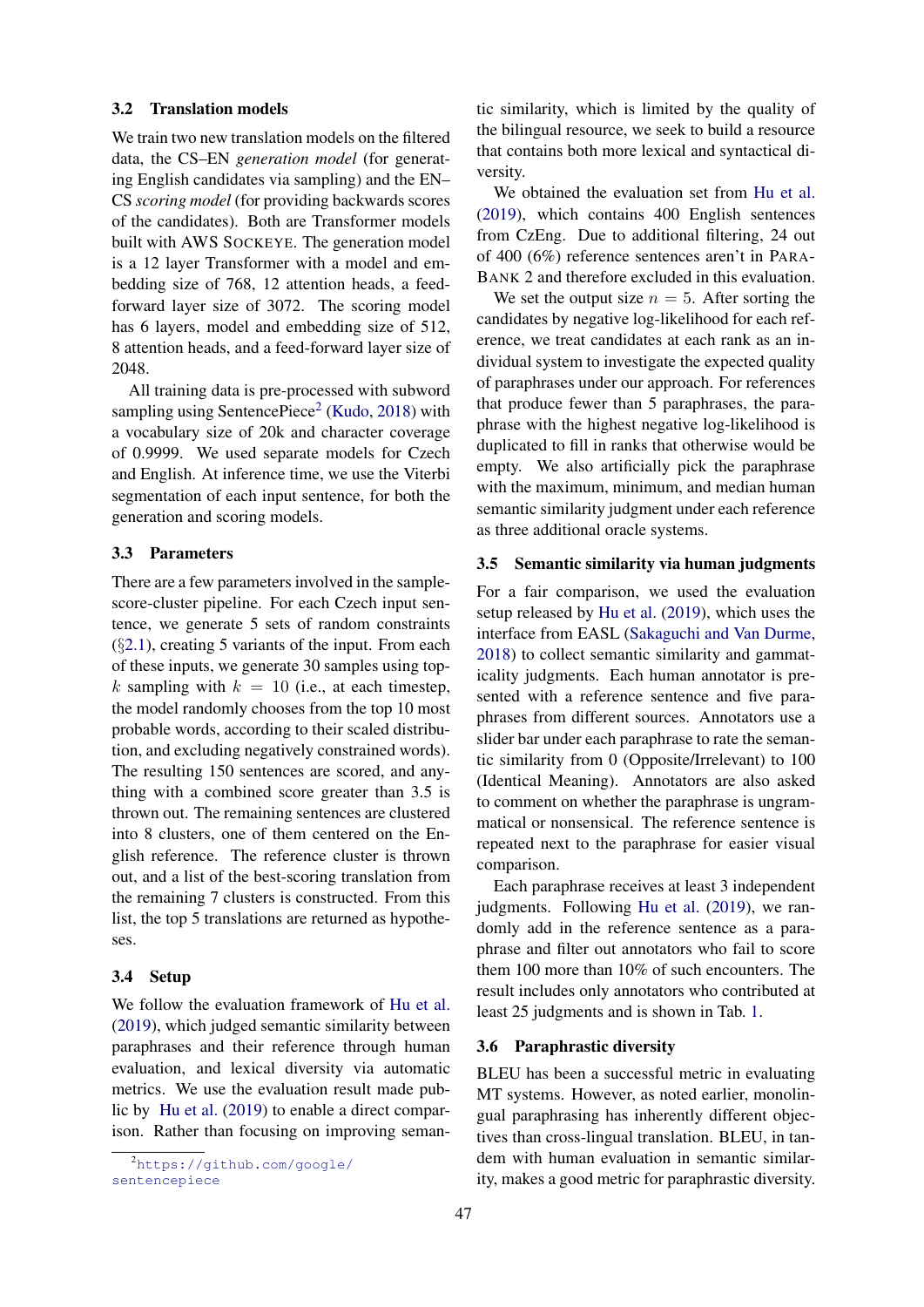<span id="page-4-0"></span>

| System                 | Semantics <sup><math>\uparrow</math></sup> | Grammar $\uparrow$ | 1-BLEU <sup>↑</sup> | $\bigcap U \downarrow$ | Tree ED <sup><math>\uparrow</math></sup> | Len. Ratio     |
|------------------------|--------------------------------------------|--------------------|---------------------|------------------------|------------------------------------------|----------------|
| PARANMT                | 83.2                                       | 89.2               | 66.29               | 48.76                  | 6.62                                     | 1.00           |
| $PARABANK_{17}$        | 84.5                                       | 92.1               | 62.85               | 46.21                  | 6.21                                     | 1.01           |
| PARABANK <sub>34</sub> | 85.7                                       | 92.7               | 58.16               | 51.01                  | 6.51                                     | 1.02           |
| Our work $_1$          | $84.4 \pm .0$                              | $90.2 \pm .2$      | $75.83 \pm .10$     | $37.75 \pm .02$        | $7.16 \pm .05$                           | $1.04 \pm .00$ |
| Our work <sub>2</sub>  | $83.8 \pm .0$                              | $88.3 \pm .4$      | $76.98 \pm .07$     | $36.19 \pm .36$        | $7.15 \pm .17$                           | $1.05 \pm .00$ |
| Our work <sub>3</sub>  | $83.5 \pm .0$                              | $87.3 \pm .1$      | $78.29 \pm .69$     | $35.22 \pm .43$        | $7.47 + .11$                             | $1.05 \pm .00$ |
| Our work $_4$          | $83.2 \pm .2$                              | $86.6 \pm .8$      | $78.92 \pm .19$     | $34.49 + 06$           | $7.51 + .11$                             | $1.06 \pm .01$ |
| Our work $_5$          | $81.7 \pm .1$                              | $87.3 \pm .8$      | $81.55 \pm .35$     | $32.50 \pm .32$        | $7.80{\pm}.19$                           | $1.09 \pm .00$ |
| Our work $_{max}$      | $91.2 + 2*$                                | $93.1 \pm .8*$     | $76.71 \pm .11$     | $37.15 \pm .33$        | $7.38 \pm .06$                           | $1.05 \pm .01$ |
| Our work $_{med.}$     | $84.1 \pm .1$                              | $88.2 \pm .1$      | $78.34 \pm .10$     | $35.34 \pm .25$        | $7.52 \pm .08$                           | $1.06 \pm .00$ |
| Our work $_{min}$      | $72.5 \pm .2$                              | $81.5 \pm .2$      | $79.29 \pm .21*$    | $33.13 \pm .55*$       | $7.65 \pm 10^*$                          | $1.05 \pm .00$ |

Table 1: Paraphrastic diversity measured by  $(1-BLEU) \times 100$ , bag-of-word intersection/union score $\times 100$ , and Tree edit-distance. Systems from this work that receive the best human judgments, worst human judgments, and the median, are included in the table. A higher 1-BLEU suggests higher paraphrastic diversity; a higher Intersection/Union score suggests a higher lexical diversity; a higher Tree edit-distance suggests a higher syntactic diversity. Best in each column, excluding oracle systems, is in bold. \* denotes best oracle systems.

Here, we use 1-BLEU to measure how different the paraphrases are to the references.

We generate 5 paraphrases for each reference sentence using the approach outlined in this work. To account for randomness, we average over two independent runs in the result, shown in Tab. [1.](#page-4-0)

We consider two sources of paraphrastic diversity: 1) lexical diversity, the use of different words; and 2) syntactic diversity, the change of sentence or phrasal structure. We separately measure them using bag-of-word Intersection/Union scores and parse-tree edit-distances, respectively.

Lexical diversity A sentence is lexically different from the reference when it uses lexical paraphrases (e.g., synonyms) to convey similar meanings. We calculate the case-insensitive piece Intersection/Union score after striping punctuation and the SentencePiece white space symbol. All pieces are put to lowercase and into a set. The more pieces the two sentences share, the higher the score will be. The Intersection/Union scores between the reference and the paraphrases are shown in Tab. [1.](#page-4-0)

Syntactic diversity We consider the editdistance between the parse trees of the reference and the paraphrase as a metric of syntactic diversity. Parse tree edit-distance is considered a useful feature in NLP tasks [\(Yao et al.,](#page-10-4) [2013\)](#page-10-4). The more syntactic variations there are between two sentences, the larger the tree edit-distance

will be. We consider only the top 3 levels of the parse trees, excluding any terminals. Sentences are parsed with Stanford CoreNLP [\(Manning](#page-9-9) [et al.,](#page-9-9) [2014\)](#page-9-9); the tree edit-distance is calculated with the APTED [\(Pawlik and Augsten,](#page-10-5) [2015a](#page-10-5)[,b\)](#page-10-6) algorithm. The average tree edit-distance for each system is shown in Tab. [1.](#page-4-0)

Diversity among paraphrases [Hu et al.](#page-9-2) [\(2019\)](#page-9-2) produced multiple paraphrases for each reference. While shown to be diverse compared to the reference, the authors did not investigate whether these paraphrases are trivial rewrites of one another, as it is likely the case with beam search under a few lexical constraints. Our clustering step is specifically designed to retrieve collectively diverse paraphrases.

We use the same metrics to evaluate pairs of systems from our work and compare them against PARABANK [\(Hu et al.,](#page-9-2) [2019\)](#page-9-2), as shown in Tab. [2.](#page-5-0) The max/min/median systems are oracle systems derived from human semantic similarity judgment scores. The human judgments from Tab. [1](#page-4-0) show our paraphrases are of comparable quality to PARABANK, while maintaining a much higher degree of diversity among paraphrases of the same reference, as shown by automatic metrics.

## <span id="page-4-1"></span>3.7 Semantic similarity on STS Benchmark

In addition to evaluating via human judgments, we consider the same evaluation mechanism as PARANMT [\(Wieting and Gimpel,](#page-10-0) [2018\)](#page-10-0): the use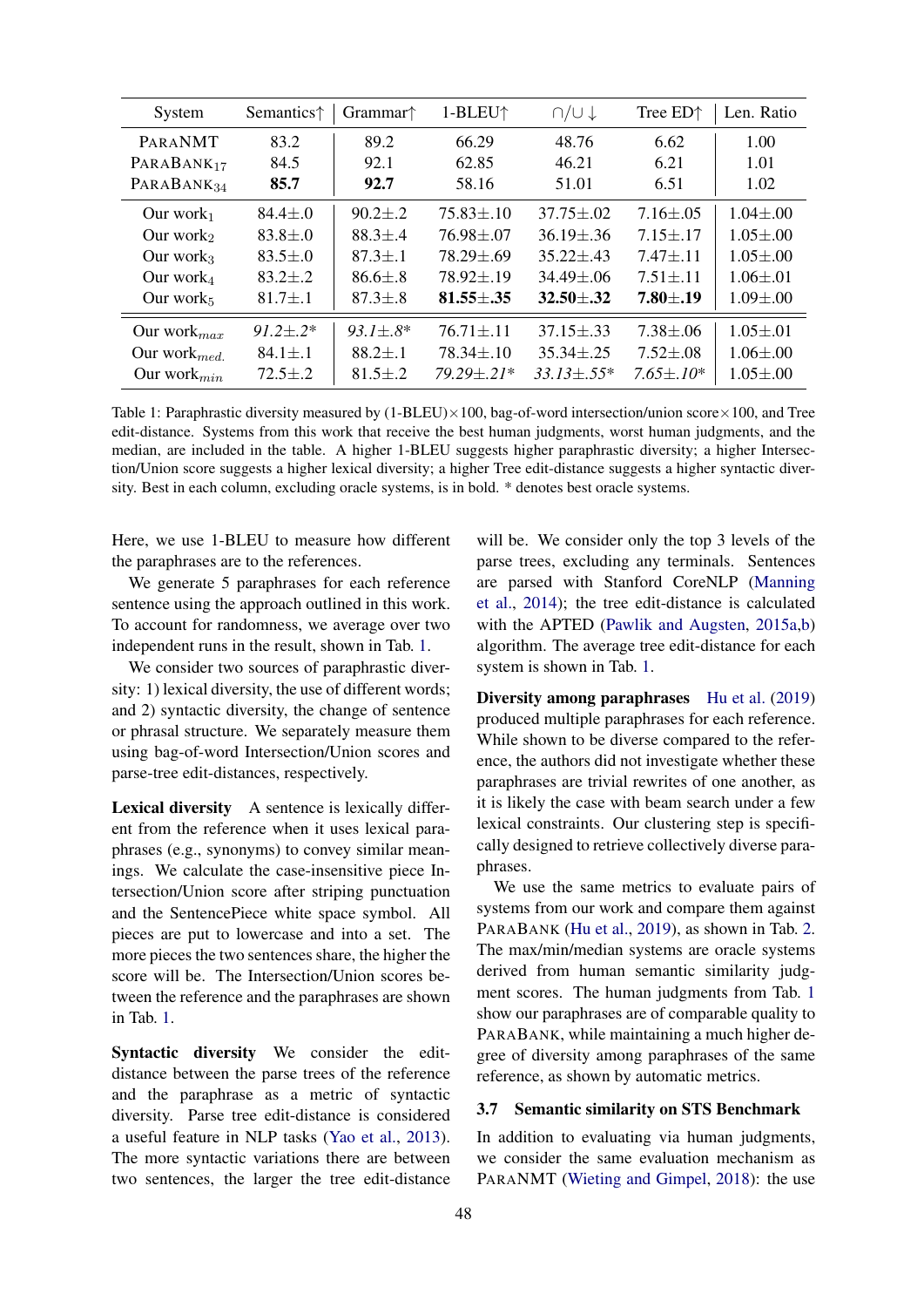<span id="page-5-0"></span>

| <b>Systems Compared</b>                        | $1-BLEU$ <sup><math>\uparrow</math></sup> | $\bigcap U \downarrow$ | Tree ED <sup><math>\uparrow</math></sup> |
|------------------------------------------------|-------------------------------------------|------------------------|------------------------------------------|
| PARABANK <sub>17</sub> /PARABANK <sub>34</sub> | 20.58                                     | 80.93                  | 2.26                                     |
| Our work $_1$ /Our work $_3$                   | $64.16 \pm .21$                           | $52.77 \pm .48$        | $5.51 \pm .01$                           |
| Our work $_3$ /Our work $_5$                   | $71.05 \pm .22$                           | $45.00 \pm .51$        | $6.40 \pm .19$                           |
| Our work $1$ /Our work $5$                     | $69.46 \pm .27$                           | $46.79 \pm .12$        | $6.25 \pm .18$                           |
| Our work $_{max}/$ Our work $_{min}$           | $66.03 \pm .86$                           | 49.10 $\pm$ .16        | $5.84 \pm .33$                           |

Table 2: Collective diversity within our work compared to PARABANK, as measured by  $(1-BLEU) \times 100$ , intersection/union  $score \times 100$ , and parse tree edit-distance.

of paraphrase corpora as training data for the Semantic Textual Similarity (STS) task. STS aims to measure the degree of equivalence in meaning or semantics between a pair of sentences. Notably, [Agirre et al.](#page-8-4) [\(2016\)](#page-8-4) having been a part of the SemEval workshop (2012 -2017). The evaluation consists of human annotated English sentence pairs, scored on a scale of 0 to 5 to quantify similarity of meaning, with 0 being the least, and 5 the most similar.

Wieting and Gimpel [\(Wieting and Gimpel,](#page-10-0) [2018\)](#page-10-0) compared three encoding mechanisms: WORD, TRIGRAM and LSTM. The WORD model [\(Wieting et al.,](#page-10-7) [2016\)](#page-10-7) averages the embedding for each word in the sentence into a fixed length vector embedding for the sentence; the TRIGRAM model [\(Huang et al.,](#page-9-10) [2013\)](#page-9-10) averages over character trigrams; and the LSTM [\(Hochre](#page-9-11)[iter and Schmidhuber,](#page-9-11) [1997\)](#page-9-11) approach averages over the final hidden states to obtain the sentence embedding.

Encoders are trained on paraphrase pairs  $(s, s')$ with a margin based loss function  $l(s, s', t, t') =$ 

$$
\max(0, \delta - \cos[g(s), g(s')] + \cos[g(s), g(t)]) + \max(0, \delta - \cos[g(s), g(s')] + \cos[g(s'), g(t')])
$$

where g is one of (WORD, TRIGRAM, LSTM) and  $(t, t')$  is a negative sample selected from a *megabatch*, an aggregation of m mini-batches [\(Wieting and Gimpel,](#page-10-0) [2018\)](#page-10-0).<sup>[3](#page-5-1)</sup>

We evaluate the WORD model trained<sup>[4](#page-5-2)</sup> on PARANMT, PARABANK and PARABANK 2 (our work). We retrieved the paraphrases from PARA-

<span id="page-5-3"></span>

| System            | Pearson's r | Spearman's r |  |
|-------------------|-------------|--------------|--|
| PARANMT           | 75.378      | 76.322       |  |
| PARABANK          | 76.006      | 76.961       |  |
| Our work $_1$     | 76.546      | 77.528       |  |
| Our work $_2$     | 76.143      | 77.240       |  |
| Our work $_3$     | 76.397      | 77.500       |  |
| Our work $_4$     | 76.414      | 77.612       |  |
| Our work $_5$     | 75.882      | 77.075       |  |
| Our work $_{1/5}$ | 75.680      | 76.882       |  |

Table 3: Pearson's  $r \times 100$  and Spearman's  $r \times 100$ computed on STS 2016 task. Our work $_{1/5}$  contains paraphrase pairs from system<sub>1</sub> paired with system<sub>5</sub>, while all other systems are paired with the reference sentence.

BANK and our work that share the same references as PARANMT-5M. Our work is evaluated as 5 systems, based on the rank in the output; the last available paraphrase is used when lower ranks are empty. We also include a system that uses a pair of paraphrases, instead of a reference and a paraphrase. We keep PARABANK paraphrases that have a bag-of-word intersection/union score of 0.7 or less, and use the 1-best based on regression scores. In Tab. [3,](#page-5-3) we report Pearson's r and Spearman's r on the STS'16 test set. Sentence embeddings trained on our work exhibit higher correlation with human judgments, which reflects the superior paraphrastic diversity of the corpus.

# 3.8 Improving contextualized encoders with paraphrastic data

Paraphrastic data can be used to fine-tune contextualized encoders such as BERT [\(Devlin et al.,](#page-8-5) [2018\)](#page-8-5). We frame the fine-tuning task as paraphrase identification [\(Das and Smith,](#page-8-6) [2009\)](#page-8-6), where given a pair of sentences, the task is to classify them as paraphrases or non-paraphrases. To generate the training data, we extract, for each

<span id="page-5-1"></span><sup>&</sup>lt;sup>3</sup>We confirmed this loss with Wieting and Gimpel, that it captures their open implementation, which we employ. [Wi](#page-10-0)[eting and Gimpel](#page-10-0) [\(2018\)](#page-10-0) described their loss as: max(0,  $\delta$  –  $\cos(g(s), g(s')) + \cos(g(s), g(t)))$ , which is equivalent under their assumption the paraphrases are equivalent.

<span id="page-5-2"></span><sup>4</sup>[https://github.com/jwieting/](https://github.com/jwieting/para-nmt-50m) [para-nmt-50m](https://github.com/jwieting/para-nmt-50m)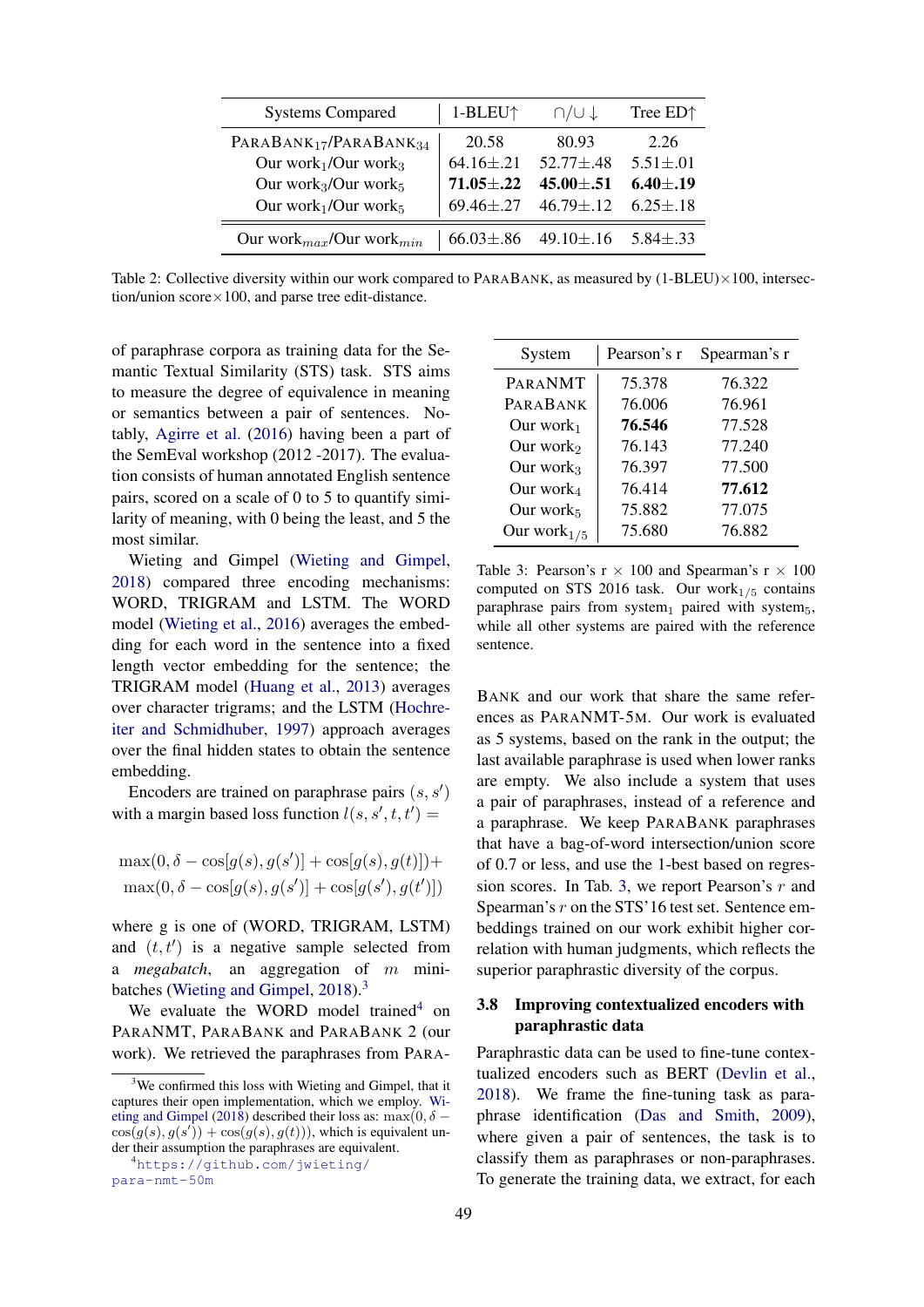<span id="page-6-0"></span>

|  |                                                               | QQP MNLI STS-B MRPC |
|--|---------------------------------------------------------------|---------------------|
|  | BERT 87.90 83.86 88.40 84.00<br>pBERT 88.14 82.64 88.59 86.55 |                     |
|  |                                                               |                     |

Table 4: F1 scores are reported for QQP and MRPC, Spearman correlations are reported for STS-B, and accuracy scores are reported for MNLI. Numbers reported on Dev set

<span id="page-6-1"></span>

|                    | <b>Type</b>  | <b>BERT</b> | pBERT |
|--------------------|--------------|-------------|-------|
| F1                 | HasAns       | 76.81       | 74.21 |
|                    | <b>NoAns</b> | 71.44       | 74.95 |
|                    | Total        | 74.12       | 74.58 |
| <b>Exact Match</b> | HasAns       | 70.34       | 68.00 |
|                    | <b>NoAns</b> | 71.44       | 74.95 |
|                    | Total        | 70.89       | 71.48 |

Table 5: SQuAD 2.0 results on dev set.

sentence in PARANMT-5M, the sentence embeddings generated by the WORD model trained in §[3.7.](#page-4-1) For each sentence  $s$ , we then find the (approximate) nearest neighbour  $n$  which is not  $s'$ , among all of the sentences. We thus obtain two pairs, where  $(s, s')$  is a paraphrase pair, and  $(s, n)$ is a non-paraphrase pair. We use these to train a binary classifier with cross-entropy loss.

We then use this BERT fine-tuned on paraphrases (henceforth pBERT) for fine-tuning on SQuAD 2.0 [\(Rajpurkar et al.,](#page-10-8) [2018\)](#page-10-8) and 4 NLP tasks present in the General Language Understanding Evaluation (GLUE) benchmark [\(Wang](#page-10-9) [et al.,](#page-10-9) [2019\)](#page-10-9): Quora Question Pairs (QQP) [\(Chen](#page-8-7) [et al.,](#page-8-7) [2017\)](#page-8-7), Multi-Genre Natural Language Inference (MNLI) [\(Williams et al.,](#page-10-10) [2018\)](#page-10-10), the Semantic Textual Similarity Benchmark (STS-B) [\(Agirre](#page-8-4) [et al.,](#page-8-4) [2016\)](#page-8-4), and the Microsoft Research Paraphrase Corpus (MRPC) [\(Dolan et al.,](#page-8-8) [2004\)](#page-8-8). Following the model formulation, hyper-parameter selection and training procedure specified in [De](#page-8-5)[vlin et al.](#page-8-5) [\(2018\)](#page-8-5), we add a single task-specific, randomly initialized output layer for the classifier.

We present our results in Tab. [4](#page-6-0) and Tab. [5.](#page-6-1) We observe gains for STS-B, MRPC and QQP, tasks strongly related to paraphrase identification. Fine-tuning on our paraphrase corpus also improves performance on SQuAD, a questionanswering task, while slightly degrading performance on MNLI. Overall, simple fine-tuning of BERT on our corpus leads to improvements on

downstream tasks, in particular when the task is related to paraphrase detection.

### 4 Related works

### 4.1 Paraphrastic resources

Paraphrastic resources exist across different scopes (i.e., lexical, phrasal, sentential) and different creation strategies (i.e., manually curated, automatically generated). For a more comprehensive survey on data-driven approaches to paraphrasing, please refer to [Madnani and Dorr](#page-9-12) [\(2010\)](#page-9-12).

Sub-sentential resources WordNet [\(Miller,](#page-9-13) [1995\)](#page-9-13), FrameNet [\(Baker et al.,](#page-8-9) [1998\)](#page-8-9), and VerbNet [\(Schuler,](#page-10-11) [2006\)](#page-10-11) can be used to extract paraphrastic expressions at lexical levels. They contain the grouping of words or phrases that share similar semantics and sometimes entailment relations. While FrameNet and VerbNet do have example sentences or frames where lexical units are put into contexts, there is no explicit paraphrastic relations among these examples. Also, these datasets tend to be small, as they were curated manually. There have been efforts to augment such resources with automatic methods [\(Snow et al.,](#page-10-12) [2006;](#page-10-12) [Pavlick et al.,](#page-10-13) [2015b\)](#page-10-13), but they are still confined to lexical level and sometimes require the use of other paraphrastic resources [\(Pavlick et al.,](#page-10-13) [2015b\)](#page-10-13).

PPDB [\(Ganitkevitch et al.,](#page-9-14) [2013;](#page-9-14) [Pavlick et al.,](#page-10-14) [2015a\)](#page-10-14) automated the generation of lexical paraphrases via bilingual pivoting, taking advantage of the relative abundance of bilingual corpora. While significantly larger and more informative (e.g., ranking, entailment relations, etc.) than the above manually curated resources, PPDB suffers from ambiguity as words or phrases are removed from their sentential contexts.

Sentential resources There exists multiple human translations in the same language for some classic readings. [Barzilay and McKeown](#page-8-10) [\(2001\)](#page-8-10) sought to extract lexical paraphrastic expression from such sources. Unfortunately such resources – along with those manually constructed for text generation research [\(Robin,](#page-10-15) [1995;](#page-10-15) [Pang et al.,](#page-9-15) [2003\)](#page-9-15) – are small and limited in domain.

PARANMT and PARABANK are two much larger sentential paraphrastic resources created through back-translation.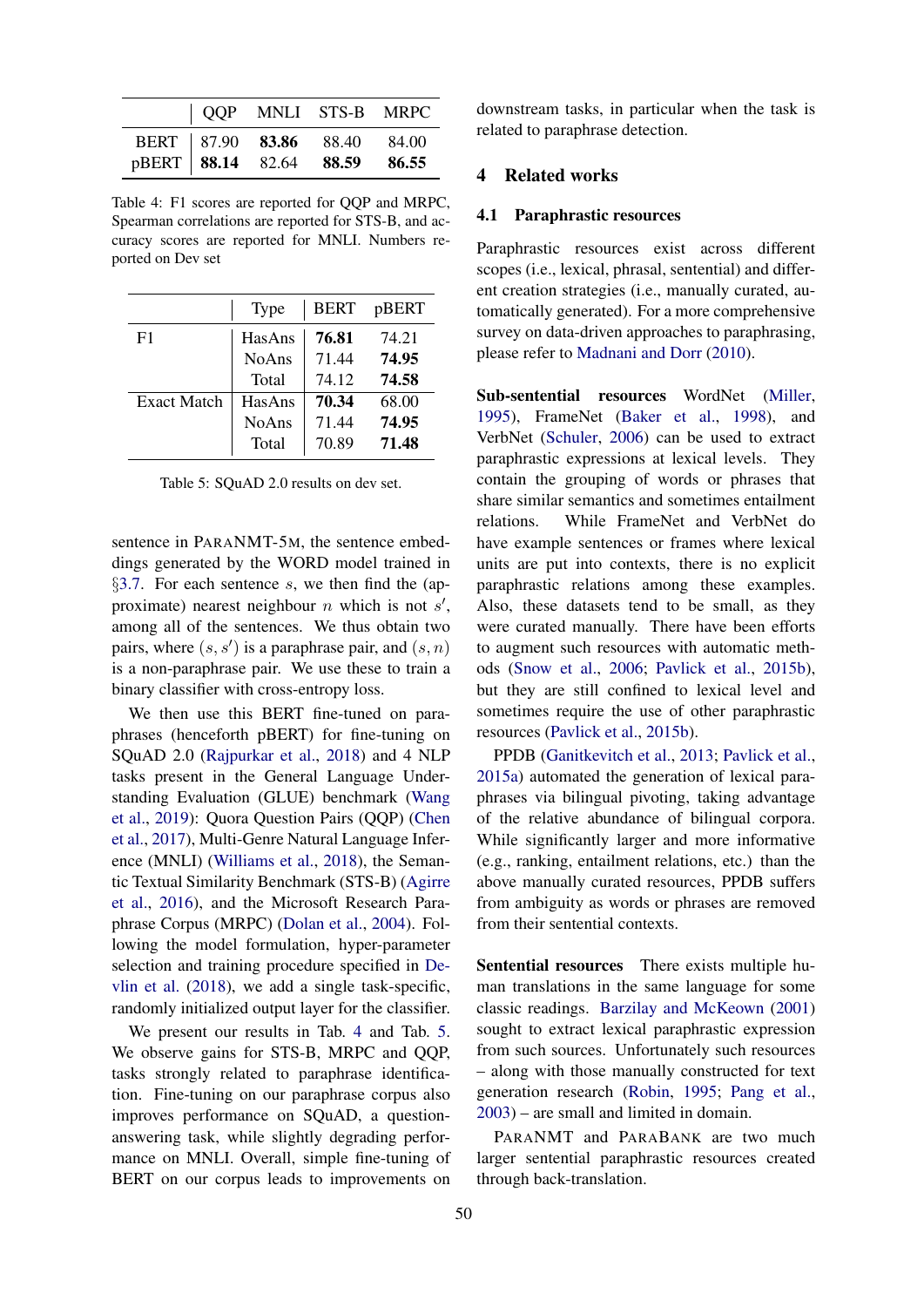| Reference: |                                                        |                        |
|------------|--------------------------------------------------------|------------------------|
|            | Real life is sometimes thoughtless and mean.           | Hey, stop right there! |
| PARANMT:   |                                                        |                        |
|            | real life is sometimes reckless and cruel.             | hey, stop.             |
| PARABANK:  |                                                        |                        |
|            | The real life is occasionally ruthless and cruel.      | Stay where you are!    |
|            | The real world is occasionally ruthless and cruel.     |                        |
|            | The real life is sometimes reckless and cruel.         |                        |
| Our work:  |                                                        |                        |
|            | True life is sometimes ruthless and cruel.             | Hold your position!    |
|            | Actual life is sometimes ruthless and cruel.           | Stay where you are!    |
|            | Sometimes real life is ruthless and cruel.             | Stay in position!      |
|            | Real life can be inconsiderate, cruel sometimes.       | Remain where you are!  |
|            | Real living is a harsh and unscrupulous one, at times. | Stay put!              |

Table 6: Selected examples from our work, compared to paraphrastic resources with prior approaches. Our work has paraphrases that are not only different from the reference, but also diverse among themselves.

#### 4.2 Translation-based Approaches

PARANMT is an automatically generated sentential paraphrastic resource through back-translating bilingual resources. It leveraged the imperfect ability of Neural Machine Translation (NMT) to recreate the translation target by conditioning on the source side of the bitext.

PARABANK took a similar approach but with the inclusion of lexical constraints from the target side of the bitext. This step allows for multiple translations from one bilingual sentence pair and promotes lexical diversity. Their work, despite being larger and shown to be less noisy than PARANMT, relies on heuristics to produce *hard* constraints on the decoder, which often causes unintended changes in semantics or grammar.

Both works largely follow standard approaches in NMT, generating 1-best hypotheses given a source text and a set of constraints using beam search. Sentential paraphrasing, nevertheless, has fundamentally different objectives than MT. The latter strives to find the best elicitation that is both fluent and semantically close to the foreign text to convey information across languages. The former, on the other hand, seeks syntactically and lexically diverse expressions that convey the same meaning, with the goal of capturing the **intrinsic flexibility** and uncertainty of human communications. This work attempts to adapt the methodology to these objectives of monolingual paraphrasing.

### 4.3 Leveraging paraphrases in NLP

In the context of semantic parsing, [Berant and](#page-8-11) [Liang](#page-8-11) [\(2014\)](#page-8-11) use a paraphrase classification module to determine the match between a canonical utterance and a logical form, both using a phrase table and distributed representations. To improve question answering (QA), [Duboue and Chu-](#page-8-12)[Carroll](#page-8-12) [\(2006\)](#page-8-12) generate paraphrases of a given question using back-translation, and optionally replace the original question with the most relevant paraphrase. [Dong et al.](#page-8-13) [\(2017\)](#page-8-13) tackle QA by marginalizing the probability of an answer over a set of paraphrases, generated using rule-based and NMT-based methods. [Fader et al.](#page-9-16) [\(2013\)](#page-9-16) use a corpus of questions with paraphrases, to construct a corpus of semantically equivalent queries.

The task of paraphrase identification, which we use as a fine-tuning objective, has been studied as a task in itself. [Das and Smith](#page-8-6) [\(2009\)](#page-8-6) use grammars to perform generative modeling of paraphrases. [Madnani et al.](#page-9-17) [\(2012\)](#page-9-17) identify paraphrases by relying only on MT metrics as features. [Ferreira](#page-9-18) [et al.](#page-9-18) [\(2018\)](#page-9-18) feed sentence similarity measured with hand-crafted features to machine learning algorithms. Convolutional neural networks have been introduced by Yin and Schütze [\(2015\)](#page-10-16) and [Chen et al.](#page-8-14) [\(2018\)](#page-8-14), and further augmented with LSTMs [\(Kubal and Nimkar,](#page-9-19) [2018\)](#page-9-19) and attention mechanisms [\(Fan et al.,](#page-9-20) [2018\)](#page-9-20).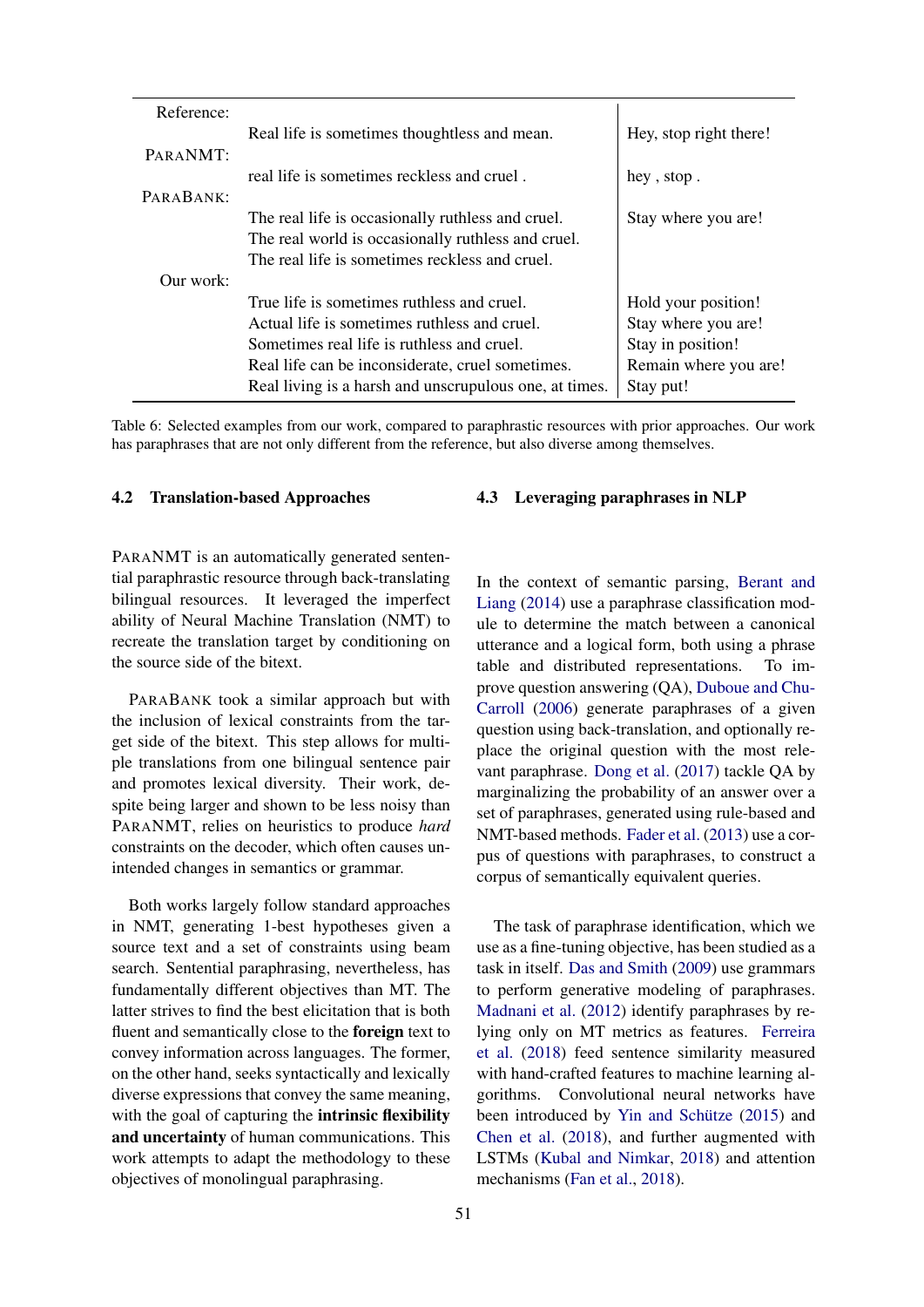#### 5 Conclusions and future work

A presumed goal for building a sentential paraphrase resource is to capture *different* ways of expressing the same thing: *diversity matters*. Previous work on paraphrastic resource creation relied on decoding techniques from NMT using bilingual corpora, with limited success in promoting diverse expressions. We have presented a new community resource produced by sampling and clustering. We evaluated our method against prior works [\(Wiet](#page-10-0)[ing and Gimpel,](#page-10-0) [2018;](#page-10-0) [Hu et al.,](#page-9-2) [2019\)](#page-9-2) and found significant gains in both lexical and syntactic diversity. Further, we've shown how straightforward fine-tuning of a state-of-the-art contextual encoder on our resource can improve performance on a variety of language tasks.

# Acknowledgments

This work was supported in part by a National Science Foundation collaborative grant (BCS-1748969/BCS-1749025) The MegaAttitude Project: Investigating selection and polysemy at the scale of the lexicon.

#### References

- <span id="page-8-4"></span>Eneko Agirre, Carmen Banea, Daniel M. Cer, Mona T. Diab, Aitor Gonzalez-Agirre, Rada Mihalcea, German Rigau, and Janyce Wiebe. 2016. Semeval-2016 task 1: Semantic textual similarity, monolingual and cross-lingual evaluation. In *SemEval@NAACL-HLT*, pages 497–511. The Association for Computer Linguistics.
- <span id="page-8-9"></span>Collin F. Baker, Charles J. Fillmore, and John B. Lowe. 1998. [The berkeley framenet project.](https://doi.org/10.3115/980845.980860) In *Proceedings of ACL/ICCL*, ACL '98, pages 86–90, Stroudsburg, PA, USA.
- <span id="page-8-10"></span>Regina Barzilay and Kathleen R McKeown. 2001. Extracting paraphrases from a parallel corpus. In *Proceedings of ACL*.
- <span id="page-8-11"></span>Jonathan Berant and Percy Liang. 2014. Semantic parsing via paraphrasing. In *Proceedings of the 52nd Annual Meeting of the Association for Computational Linguistics (Volume 1: Long Papers)*, volume 1, pages 1415–1425.
- <span id="page-8-3"></span>Ondřej Bojar, Rajen Chatterjee, Christian Federmann, Yvette Graham, Barry Haddow, Matthias Huck, Antonio Jimeno Yepes, Philipp Koehn, Varvara Logacheva, Christof Monz, et al. 2016a. Findings of the 2016 conference on machine translation. In *Proceedings of the First Conference on Machine Translation: Volume 2, Shared Task Papers*, volume 2, pages 131–198.
- <span id="page-8-1"></span>Ondřej Bojar, Ondřej Dušek, Tom Kocmi, Jindřich Libovický, Michal Novák, Martin Popel, Roman Sudarikov, and Dušan Variš. 2016b. CzEng 1.6: Enlarged Czech-English Parallel Corpus with Processing Tools Dockered. In *Text, Speech, and Dialogue: 19th International Conference, TSD 2016*, number 9924 in Lecture Notes in Computer Science, pages 231–238, Cham / Heidelberg / New York / Dordrecht / London. Masaryk University, Springer International Publishing.
- <span id="page-8-14"></span>Peixin Chen, Wu Guo, Zhi Chen, Jian Sun, and Lanhua You. 2018. Gated convolutional neural network for sentence matching. *memory*, 1:3.
- <span id="page-8-7"></span>Zihan Chen, Hongbo Zhang, Xiaoji Zhang, and Leqi Zhao. 2017. [First quora dataset release: Question](https://data.quora.com/First-Quora-Dataset-Release-Question-Pairs) [pairs.](https://data.quora.com/First-Quora-Dataset-Release-Question-Pairs)
- <span id="page-8-6"></span>Dipanjan Das and Noah A Smith. 2009. Paraphrase identification as probabilistic quasi-synchronous recognition. In *Proceedings of the Joint Conference of the 47th Annual Meeting of the ACL and the 4th International Joint Conference on Natural Language Processing of the AFNLP: Volume 1-Volume 1*, pages 468–476. Association for Computational Linguistics.
- <span id="page-8-5"></span>Jacob Devlin, Ming-Wei Chang, Kenton Lee, and Kristina Toutanova. 2018. [BERT: pre-training of](http://arxiv.org/abs/1810.04805) [deep bidirectional transformers for language under](http://arxiv.org/abs/1810.04805)[standing.](http://arxiv.org/abs/1810.04805) *CoRR*, abs/1810.04805.
- <span id="page-8-8"></span>Bill Dolan, Chris Quirk, and Chris Brockett. 2004. [Un](https://doi.org/10.3115/1220355.1220406)[supervised construction of large paraphrase corpora:](https://doi.org/10.3115/1220355.1220406) [Exploiting massively parallel news sources.](https://doi.org/10.3115/1220355.1220406) In *Proceedings of the 20th International Conference on Computational Linguistics*, COLING '04, Stroudsburg, PA, USA. Association for Computational Linguistics.
- <span id="page-8-13"></span>Li Dong, Jonathan Mallinson, Siva Reddy, and Mirella Lapata. 2017. Learning to paraphrase for question answering. *arXiv preprint arXiv:1708.06022*.
- <span id="page-8-0"></span>Markus Dreyer and Daniel Marcu. 2012. [Hyter:](http://aclweb.org/anthology/N12-1017) [Meaning-equivalent semantics for translation eval](http://aclweb.org/anthology/N12-1017)[uation.](http://aclweb.org/anthology/N12-1017) In *Proceedings of the 2012 Conference of the North American Chapter of the Association for Computational Linguistics: Human Language Technologies*, pages 162–171. Association for Computational Linguistics.
- <span id="page-8-12"></span>Pablo Duboue and Jennifer Chu-Carroll. 2006. Answering the question you wish they had asked: The impact of paraphrasing for question answering. In *Proceedings of the Human Language Technology Conference of the NAACL, Companion Volume: Short Papers*.
- <span id="page-8-2"></span>Sergey Edunov, Myle Ott, Michael Auli, and David Grangier. 2018. [Understanding back-translation at](http://aclweb.org/anthology/D18-1045) [scale.](http://aclweb.org/anthology/D18-1045) In *Proceedings of the 2018 Conference on Empirical Methods in Natural Language Processing*, pages 489–500. Association for Computational Linguistics.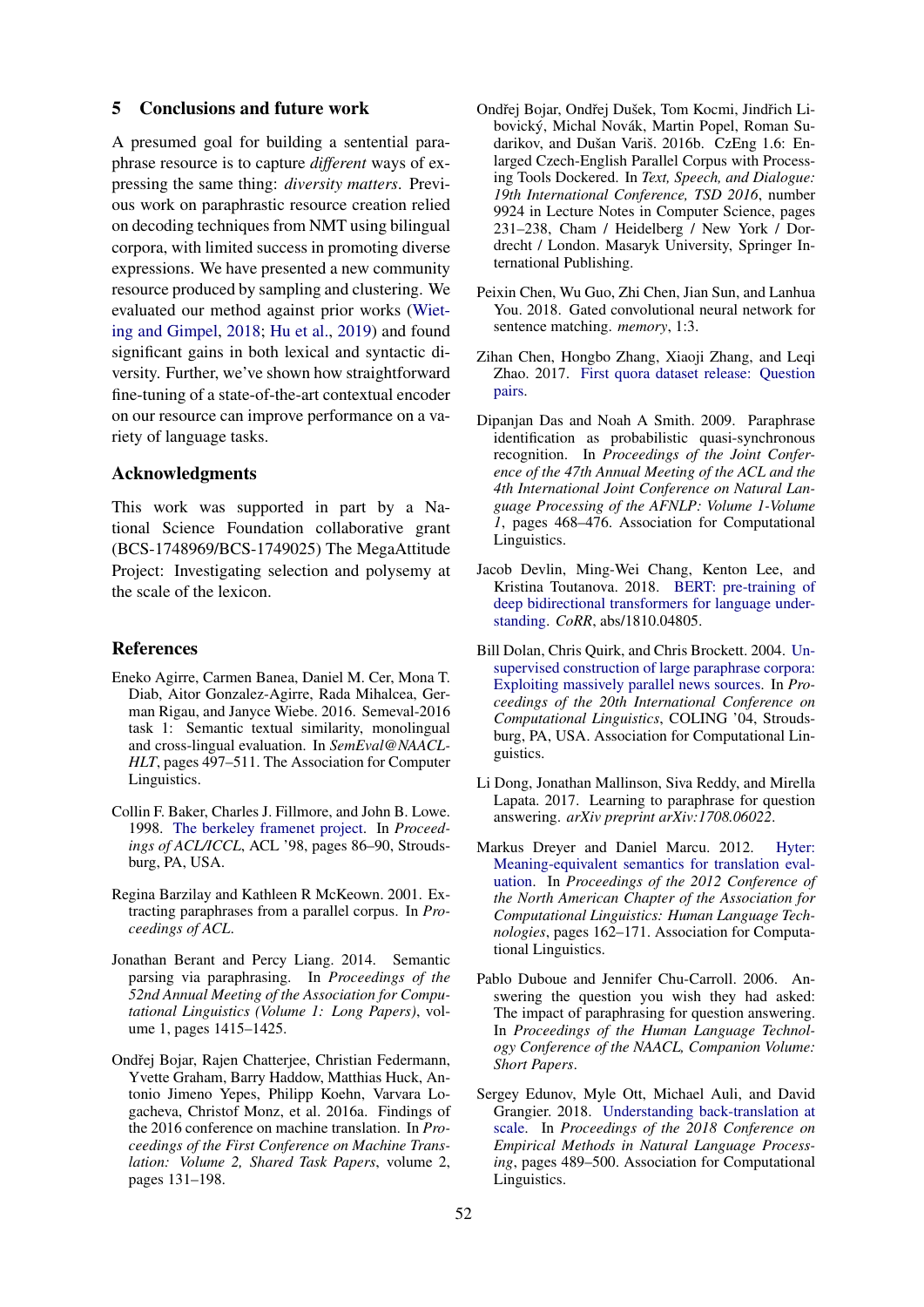- <span id="page-9-16"></span>Anthony Fader, Luke Zettlemoyer, and Oren Etzioni. 2013. Paraphrase-driven learning for open question answering. In *Proceedings of the 51st Annual Meeting of the Association for Computational Linguistics (Volume 1: Long Papers)*, volume 1, pages 1608– 1618.
- <span id="page-9-20"></span>Miao Fan, Wutao Lin, Yue Feng, Mingming Sun, and Ping Li. 2018. A globalization-semantic matching neural network for paraphrase identification. In *Proceedings of the 27th ACM International Conference on Information and Knowledge Management*, pages 2067–2075. ACM.
- <span id="page-9-18"></span>Rafael Ferreira, George DC Cavalcanti, Fred Freitas, Rafael Dueire Lins, Steven J Simske, and Marcelo Riss. 2018. Combining sentence similarities measures to identify paraphrases. *Computer Speech & Language*, 47:59–73.
- <span id="page-9-14"></span>Juri Ganitkevitch, Benjamin Van Durme, and Chris Callison-Burch. 2013. Ppdb: The paraphrase database. In *Proceedings NAACL-HLT 2013*, pages 758–764.
- <span id="page-9-4"></span>Isao Goto and Hideki Tanaka. 2017. [Detecting untrans](http://www.aclweb.org/anthology/W17-3206)[lated content for neural machine translation.](http://www.aclweb.org/anthology/W17-3206) In *Proceedings of the First Workshop on Neural Machine Translation*, pages 47–55, Vancouver. Association for Computational Linguistics.
- <span id="page-9-8"></span>Felix Hieber, Tobias Domhan, Michael Denkowski, David Vilar, Artem Sokolov, Ann Clifton, and Matt Post. 2017. [Sockeye: A toolkit for neural machine](http://arxiv.org/abs/1712.05690) [translation.](http://arxiv.org/abs/1712.05690) *CoRR*, abs/1712.05690.
- <span id="page-9-11"></span>Sepp Hochreiter and Jürgen Schmidhuber. 1997. Long short-term memory. *Neural computation*, 9(8):1735–1780.
- <span id="page-9-2"></span>J. Edward Hu, Rachel Rudinger, Matt Post, and Benjamin Van Durme. 2019. PARABANK: Monolingual bitext generation and sentential paraphrasing via lexically-constrained neural machine translation. In *Proceedings of AAAI 2019*, Hawaii, USA. AAAI.
- <span id="page-9-10"></span>Po-Sen Huang, , Jianfeng Gao, , and and. 2013. [Learn](https://www.microsoft.com/en-us/research/publication/learning-deep-structured-semantic-models-for-web-search-using-clickthrough-data/)[ing deep structured semantic models for web search](https://www.microsoft.com/en-us/research/publication/learning-deep-structured-semantic-models-for-web-search-using-clickthrough-data/) [using clickthrough data.](https://www.microsoft.com/en-us/research/publication/learning-deep-structured-semantic-models-for-web-search-using-clickthrough-data/) ACM International Conference on Information and Knowledge Management (CIKM).
- <span id="page-9-0"></span>Mohit Iyyer, John Wieting, Kevin Gimpel, and Luke Zettlemoyer. 2018. [Adversarial example generation](http://www.aclweb.org/anthology/N18-1170) [with syntactically controlled paraphrase networks.](http://www.aclweb.org/anthology/N18-1170) In *Proceedings of the 2018 Conference of the North American Chapter of the Association for Computational Linguistics: Human Language Technologies, Volume 1 (Long Papers)*, pages 1875–1885, New Orleans, Louisiana. Association for Computational Linguistics.
- <span id="page-9-7"></span>Marcin Junczys-Dowmunt. 2018. [Dual conditional](http://aclweb.org/anthology/W18-6478) [cross-entropy filtering of noisy parallel corpora.](http://aclweb.org/anthology/W18-6478) In *Proceedings of the Third Conference on Machine Translation: Shared Task Papers*, pages 888–895. Association for Computational Linguistics.
- <span id="page-9-19"></span>Divesh R Kubal and Anant V Nimkar. 2018. A hybrid deep learning architecture for paraphrase identification. In *2018 9th International Conference on Computing, Communication and Networking Technologies (ICCCNT)*, pages 1–6. IEEE.
- <span id="page-9-3"></span>Taku Kudo. 2018. [Subword regularization: Improv](http://aclweb.org/anthology/P18-1007)[ing neural network translation models with multiple](http://aclweb.org/anthology/P18-1007) [subword candidates.](http://aclweb.org/anthology/P18-1007) In *Proceedings of the 56th Annual Meeting of the Association for Computational Linguistics (Volume 1: Long Papers)*, pages 66–75. Association for Computational Linguistics.
- <span id="page-9-12"></span>Nitin Madnani and Bonnie J Dorr. 2010. Generating phrasal and sentential paraphrases: A survey of data-driven methods. *Computational Linguistics*, 36(3):341–387.
- <span id="page-9-17"></span>Nitin Madnani, Joel Tetreault, and Martin Chodorow. 2012. Re-examining machine translation metrics for paraphrase identification. In *Proceedings of the 2012 Conference of the North American Chapter of the Association for Computational Linguistics: Human Language Technologies*, pages 182–190. Association for Computational Linguistics.
- <span id="page-9-9"></span>Christopher Manning, Mihai Surdeanu, John Bauer, Jenny Finkel, Steven Bethard, and David McClosky. 2014. [The stanford corenlp natural language pro](http://www.aclweb.org/anthology/P14-5010)[cessing toolkit.](http://www.aclweb.org/anthology/P14-5010) In *Proceedings of 52nd Annual Meeting of the Association for Computational Linguistics: System Demonstrations*, pages 55–60, Baltimore, Maryland. Association for Computational Linguistics.
- <span id="page-9-5"></span>Frederic P. Miller, Agnes F. Vandome, and John McBrewster. 2009. *Levenshtein Distance: Information Theory, Computer Science, String (Computer Science), String Metric, Damerau?Levenshtein Distance, Spell Checker, Hamming Distance*. Alpha Press.
- <span id="page-9-13"></span>George A Miller. 1995. Wordnet: a lexical database for english. *Communications of the ACM*, 38(11):39– 41.
- <span id="page-9-1"></span>Courtney Napoles, Chris Callison-Burch, and Matt Post. 2016. [Sentential paraphrasing as black-box](http://www.aclweb.org/anthology/N16-3013) [machine translation.](http://www.aclweb.org/anthology/N16-3013) In *Proceedings of the NAACL 2016*, pages 62–66, San Diego, California. Association for Computational Linguistics.
- <span id="page-9-6"></span>Myle Ott, Michael Auli, David Grangier, and Marc'Aurelio Ranzato. 2018. [Analyzing uncer](http://proceedings.mlr.press/v80/ott18a.html)[tainty in neural machine translation.](http://proceedings.mlr.press/v80/ott18a.html) In *Proceedings of the 35th International Conference on Machine Learning*, volume 80 of *Proceedings of Machine Learning Research*, pages 3956–3965, Stockholmsmssan, Stockholm Sweden. PMLR.
- <span id="page-9-15"></span>Bo Pang, Kevin Knight, and Daniel Marcu. 2003. Syntax-based alignment of multiple translations: Extracting paraphrases and generating new sentences. In *Proceedings of HLT/NAACL*.